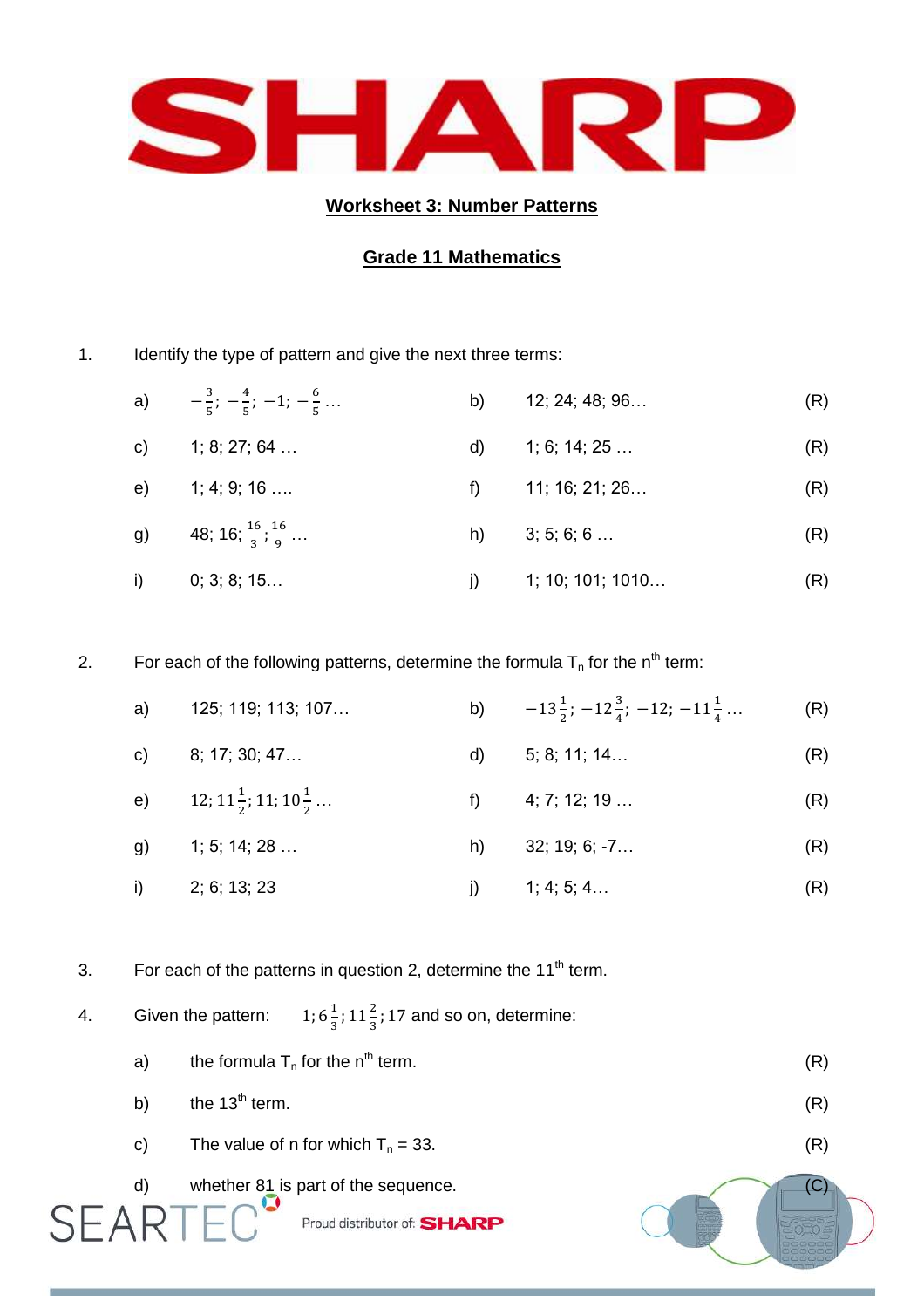- 5. Given the pattern: -9; -3; 3; 9… Find:
	- a) the formula  $T_n$  for the n<sup>th</sup> term. (R) b) the  $20^{th}$  term. (R) c) the value of n for which  $T_n = 75$  (R)
	- d) the sum of the first 5 terms. (C)

6. Given the pattern: -3; 2; 11; 24… Determine:

- a) the next three terms. (R) b) the formula  $T_n$  for the n<sup>th</sup> term. (R)
- c) the  $14^{th}$  term. (R)
- d)  $T_n$  if  $n = 12$  (R) e)  $n \text{ if } T_n = 116$  (C)
- 7. Given the pattern: 6; 11; 18; 27… Determine:
	- a) the next three terms. (R) b) the formula  $T_n$  for the n<sup>th</sup> term (R) c) the  $10^{th}$  term (R) d)  $n$  if  $T_n = 258$  (C) e) whether 98 is part of the sequence – show all working out. (C)
- 8. Given the pattern: 2; a; 21; 32; b...

**SEARTE** 

a) Prove that  $a = 11$  and  $b = 44$  (P) b) Determine the next three terms. (R) c) Determine the formula  $T_n$  for the n<sup>th</sup> term. (R) d) Find the  $11<sup>th</sup>$  term. (R) e) Find n if  $T_n = 176$  (C) f) Determine whether 242 is part of the sequence – show all working out. (C)

Proud distributor of: SHARP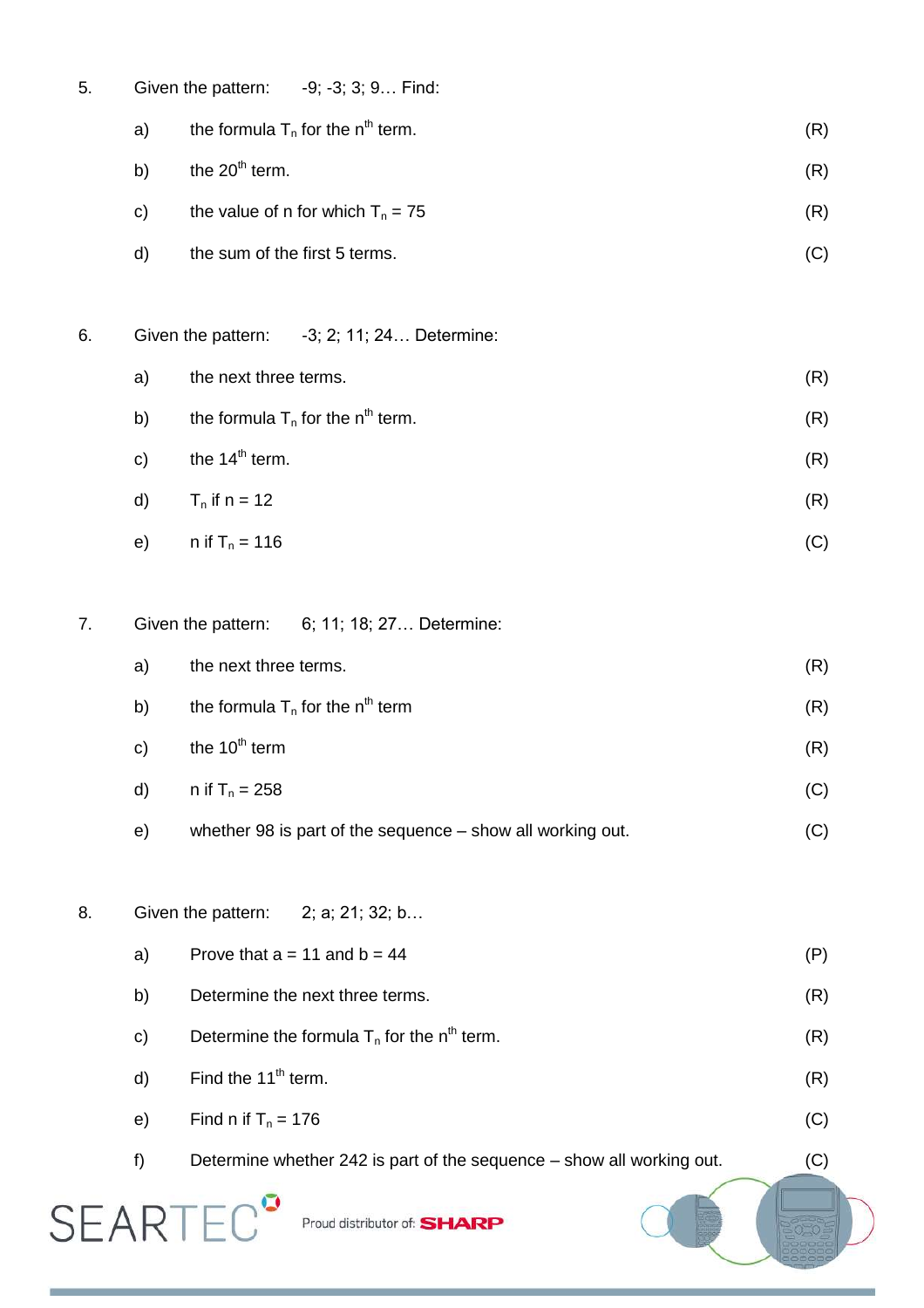9. Given the pattern 2; 2; a; b; 50…

| a) | Determine the values of a and b.                                       | (P) |
|----|------------------------------------------------------------------------|-----|
| b) | Determine the next three terms.                                        | (R) |
| C) | Determine the formula $T_n$ for the n <sup>th</sup> term.              | (R) |
| d) | Find the $10th$ term.                                                  | (R) |
| e) | Find n if $T_n = 962$ .                                                | (C) |
| f) | Determine whether 1001 is part of the sequence – show all working out. | (C) |

10. A ball is thrown from the top of a building, after 1 second the ball is 120m, after 2 seconds the ball is 136m high, after 3 seconds the ball is 146m and after 4 seconds the ball is 150m high.

| a)           | Determine the height of the ball after the $5th$ , $6th$ and $7th$ second.               | (C) |
|--------------|------------------------------------------------------------------------------------------|-----|
| b)           | Give a formula that determines the height of the ball given the time, t, in seconds. (C) |     |
| C)           | Determine when the ball will hit the ground.                                             | (P) |
| $\mathsf{d}$ | Determine the maximum height of the ball.                                                | (P) |
| e)           | How tall was the building?                                                               | (P) |

11. A submarine is submerged under the water and decides to rise to the surface. After 1 second the submarine was 7776m under the water, after 2 seconds the submarine was 7676m under the water, after 3 seconds the submarine was 7524m under the water and after 4 seconds the submarine was 7320m under the water.

| a) | Determine the depth of the submarine after the $5th$ , $6th$ and $7th$ seconds. |  |  |  |  | (C) |
|----|---------------------------------------------------------------------------------|--|--|--|--|-----|
|----|---------------------------------------------------------------------------------|--|--|--|--|-----|

b) Give a formula that determines the depth of the submarine given time, t, in seconds. (C)

c) Determine after how many seconds the submarine will reach the surface of the water.

d) Determine the depth of the submarine after 15 seconds. (C)

- e) If the submarine is 1644m from the surface, determine how many seconds have  $\,$  passed.  $\,$  (C)  $\,$
- f) Can the pattern continue after the submarine has reached the surface? Why or why not? (P)



Proud distributor of: **SHARP** 



(P)